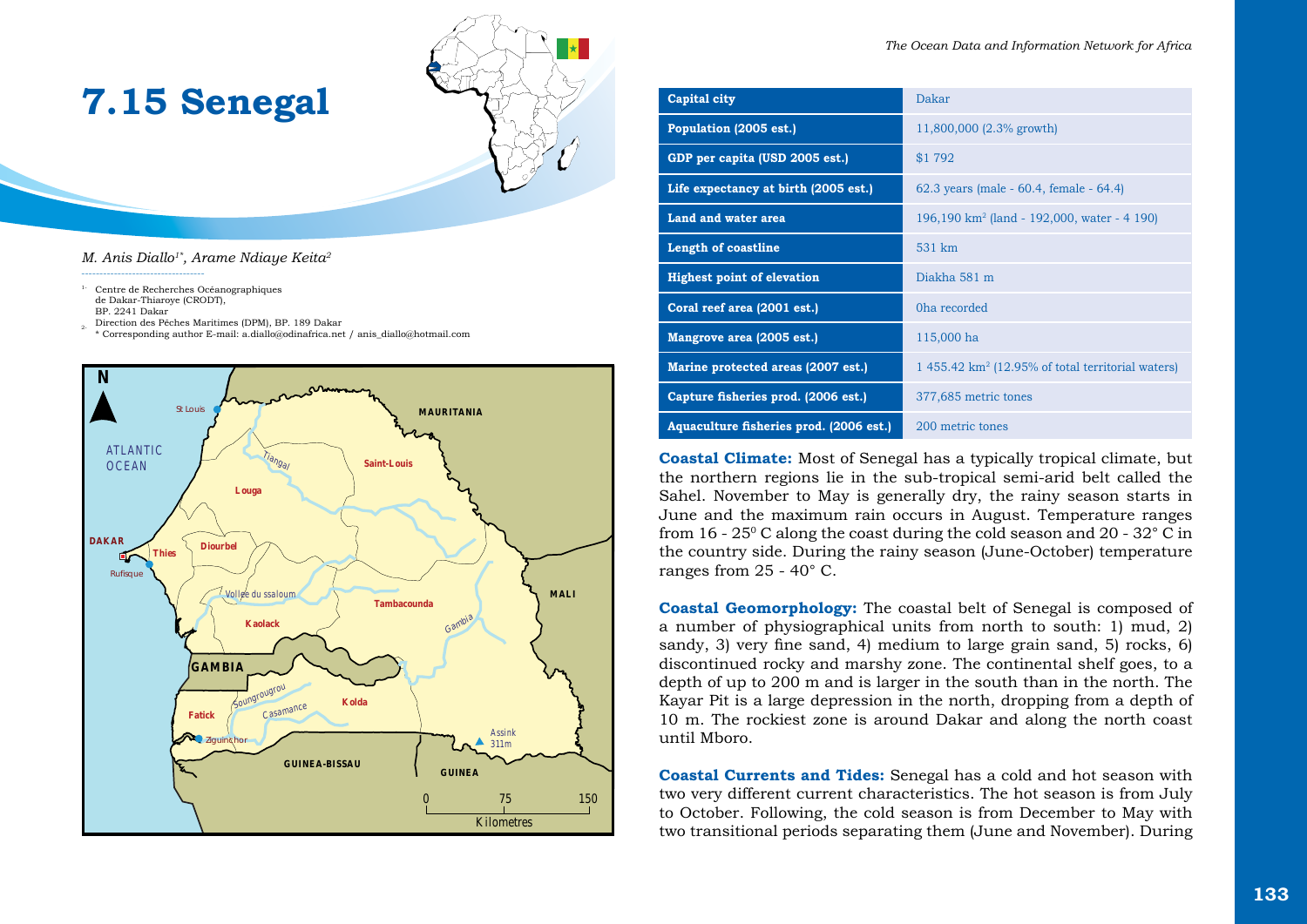the cold season the trade winds (wind from north-west to the northeast) are established and generate a cold deep-water up welling towards the surface at the coast which supports trophic enrichment. These two seasons are also marked by two large different marine currents: the current of the Canaries and Equatorial current.

In addition there are three large swells present:

- The swell of north-north-west which takes place all the year
- The swell of south-south-west appearing during the winter period
- The swell of west occurs around November

Senegal has semidiurnal tides, the highs range from 0.2 to 2.0 m.

**Coastal Observations:** There are two tide gauge stations on the Senegalese coast, located at Saint Louis and Dakar. During phase III of the ODINAFRICA project, a new tide gauge was installed in Dakar and has been operational since November 2007. There are seven coastal oceanographic stations: St Louis, Kayar, Yoff, Goree, Thiaroye, Mbour and Cap Skiring. In addition, there are also three meteorological stations.

**Ports and Harbours:** Dakar Port Authority manages the country's main port located in the capital. It is located at the western most sea front side of the African Continent and is the first port of call by northbound vessels, and the last deep sea port for southbound vessels. In addition, this port has a strategic point in the region as a gateway for some landlocked neighboring countries. There are also ports in Kaoloack, Saint Louis and Ziguinchor.

**Coastal Economy:** Coastal tourism is a major source of income and Saint Louis, Dakar, Gorée, Mbour, Saloum and Cap Skiring are the main tourist zones. In the Dakar region, there is a pink lake which is a tourist area, with salt extraction activities as an additional source of income for the local population.

**Fisheries:** Fish are the major source of protein for the local population in Senegal. The fish resources along the Senegalese coast are of two types, artisanal and industrial fisheries. The artisanal fishery is

concentrated between the beach and the shore, while the industrial fishery is composed of demersal fish and shrimp. Marine fisheries are a major source of income contributing approximately \$US 350 million per year. Annual landing is around 300,000 tones/year, with 600,000 direct and indirect jobs. Total inland landing is less than 10,000 tones/ year. Major stocks are fully or overexploited and landing had decreased since 1995.

*Figure 1. NODC team visiting the new gauge in Dakar (PAD, Phares & Balises) - Photographer Anis Diallo, January 2008 -www.nodc-senegal.org/actualanis.htm.*

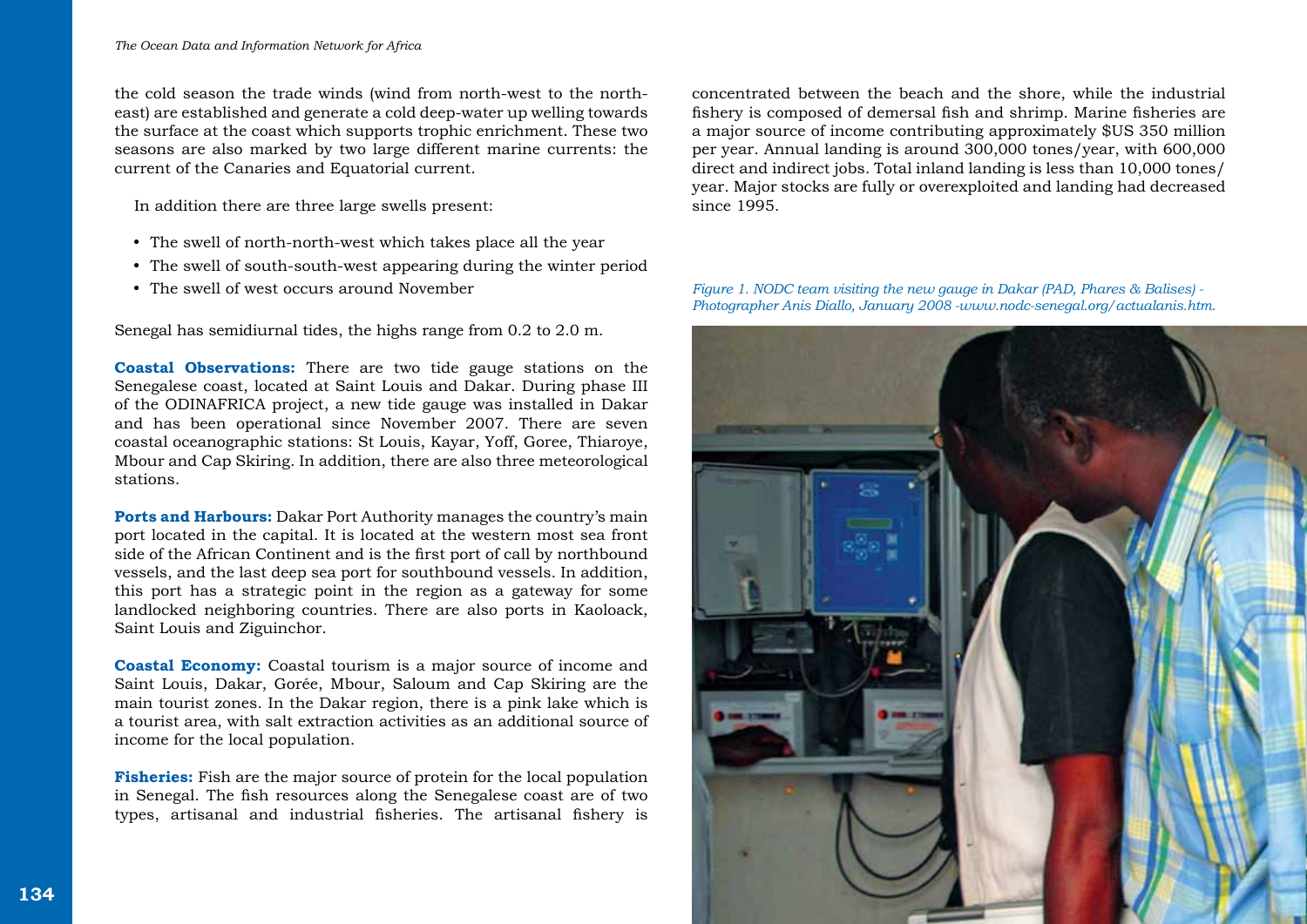**Mineral Resources:** The main mineral resources available are phosphate, ore, iron and marble. Offshore petroleum is available on the border with Guinea Bissau.

**Agricultural Products:** Most of the land in the coastal area is of low agricultural potential. The north border from Dakar to St Louis (Niayes) supports the growing of vegetables and some fruits.

**Other Marine Resources:** The mangrove forest is a source of domestic fuel wood and timber for roofing houses. Its roots are also collected and used in building structures for smoking oysters. Its degradation in the last two decades has now led to new regulations requiring replanting projects for its restoration.

# **ADDRESSING KEY COASTAL ISSUES AND HOT SPOTS**

Experts taking part in a national assessment of environmental and social issues and impacts identified a number of hot spots (currently suffering measurable degradation), sensitive areas (likely to be subjected to some degradation in the future); and major issues of concern. These are reproduced in Table 1 (ACOPS, 2002c).

#### *Figure 2. The Senegalese research vessel RV Itaf Deme.*



*Table 1. Results of the Integrated Problem Analysis undertaken for Senegal (ACOPS, 2002c).* 

# **Major issue of concern overall for the country**

- Modification of stream flows Changes in the hydrodynamic regimes has resulted in observed "inverse" estuaries like those of Saloum and Casamance.
- Modification / destruction of ecosystems
- Chemical pollution

## **Hot spots**

- The Djoudj bird national park which is located in the north-western part of the Senegal delta
- Hann Bay located south-east of the capital Dakar
- Diiffere located on the Sangomar spit that limits the Saloum river

# **Sensitive areas**

- The Sénégal delta located in the north on the border with Mauritania
- The Saloum estuary located centrally
- The Casamance estuary located in the south

Two decades of drought in the 1980's caused the increase of salinity in Saloum and Casamance estuaries (up to 160 parts per tonne) during the dry season. This is exacerbated by the changes in hydrodynamics of the system with reduced flows being a major issue of concern (Table 1). Furthermore, this has had additional effects, causing a loss of biodiversity, affecting the growth of fish, and the degradation of mangrove forests. Due to the construction of dams (Diama in Senegal and Manatali in Mali - for agricultural and electricity purposes), the Senegal River has lost biodiversity, with a resultant decrease in fish landing.

The Senegal coast is off the main marine highway used by oil tankers, which also offload oil at the port of Dakar for Senegal and the land locked country of Mali. This presents a potential threat to the environment.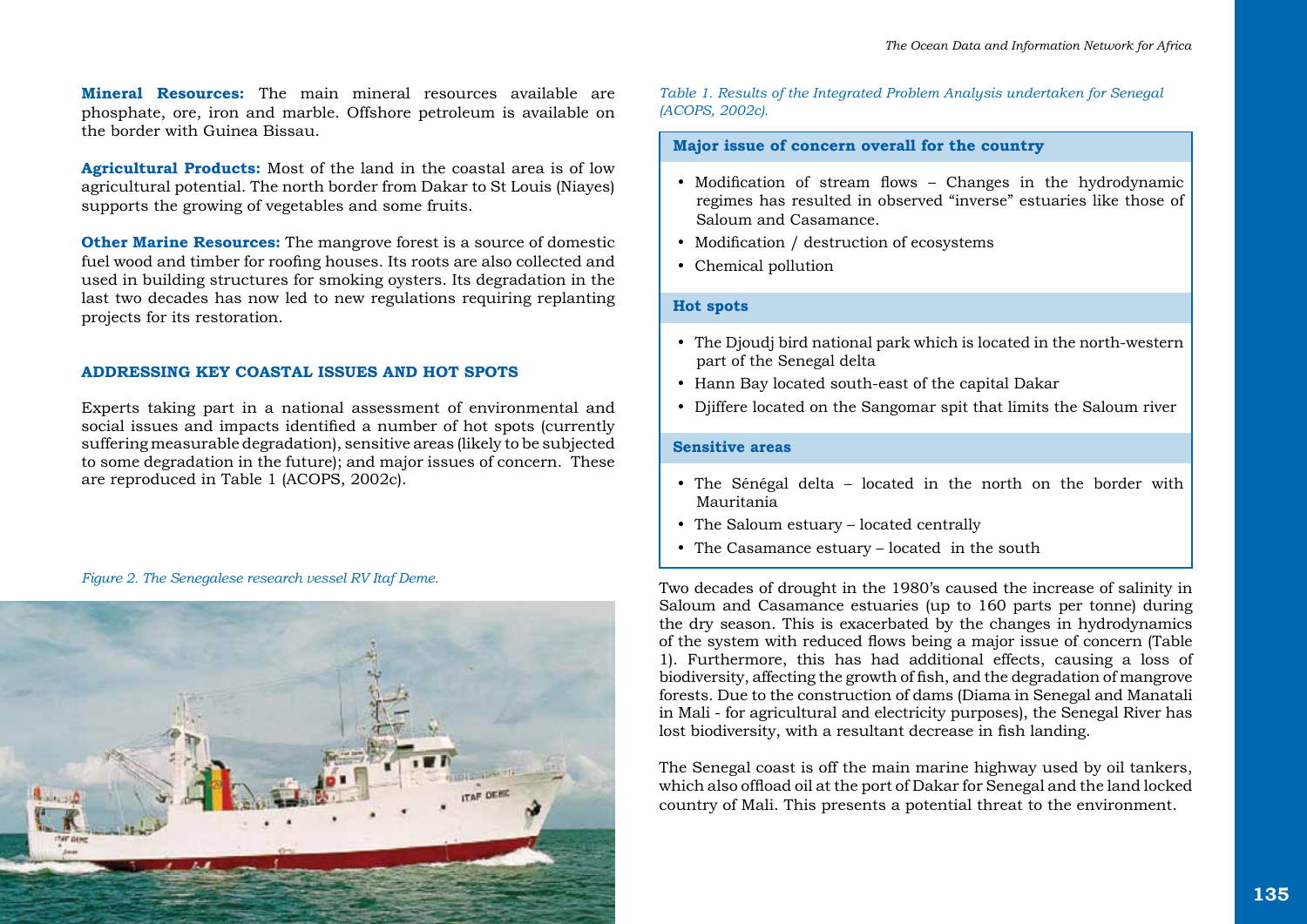

*Figure 3. Fishing along the beach at Thiaroye near Dakar (photo credit: Anis Diallo, 2004).*

# **DEVELOPMENT AND ACHIEVEMENTS OF THE NODC**

The Senegalese National Oceanographic Data and Information Centre (NODC) was established on  $13<sup>th</sup>$  October, 2001 during the second phase of the ODINAFRICA project. The data centre is hosted by the Centre de Recherches Océanographiques de Dakar-Thiaroye (CRODT) and the information centre by the Direction des Pêches Maritimes (DPM).

The information centre is leading marine information activities for Senegal at the national and international level. It also is acting as national partner for many resources sharing programmes including ASFA of FAO, OCEANDOCS, and IAMSLIC.

## **Products and services available are as follows:**

- Develop information tools and services for research and decision making including mapping products such as the marine atlas
- y Analyse, edit, and distribute data on CD-ROMs and the internet
- Provide data and information products such as statistics, atlas of ocean variables
- Assist in global and regional data and information management
- y Create and maintain inventory and meta data bases including a directory of national ocean experts
- Develop standards on documentation and data processing
- y Participate in the development of data and information management plans for sustainable fishing, oceanographic and coastal and marine ecosystems
- Promote the development of data and information exchange at national, regional and international level through the IODE/ IOC/UNESCO system.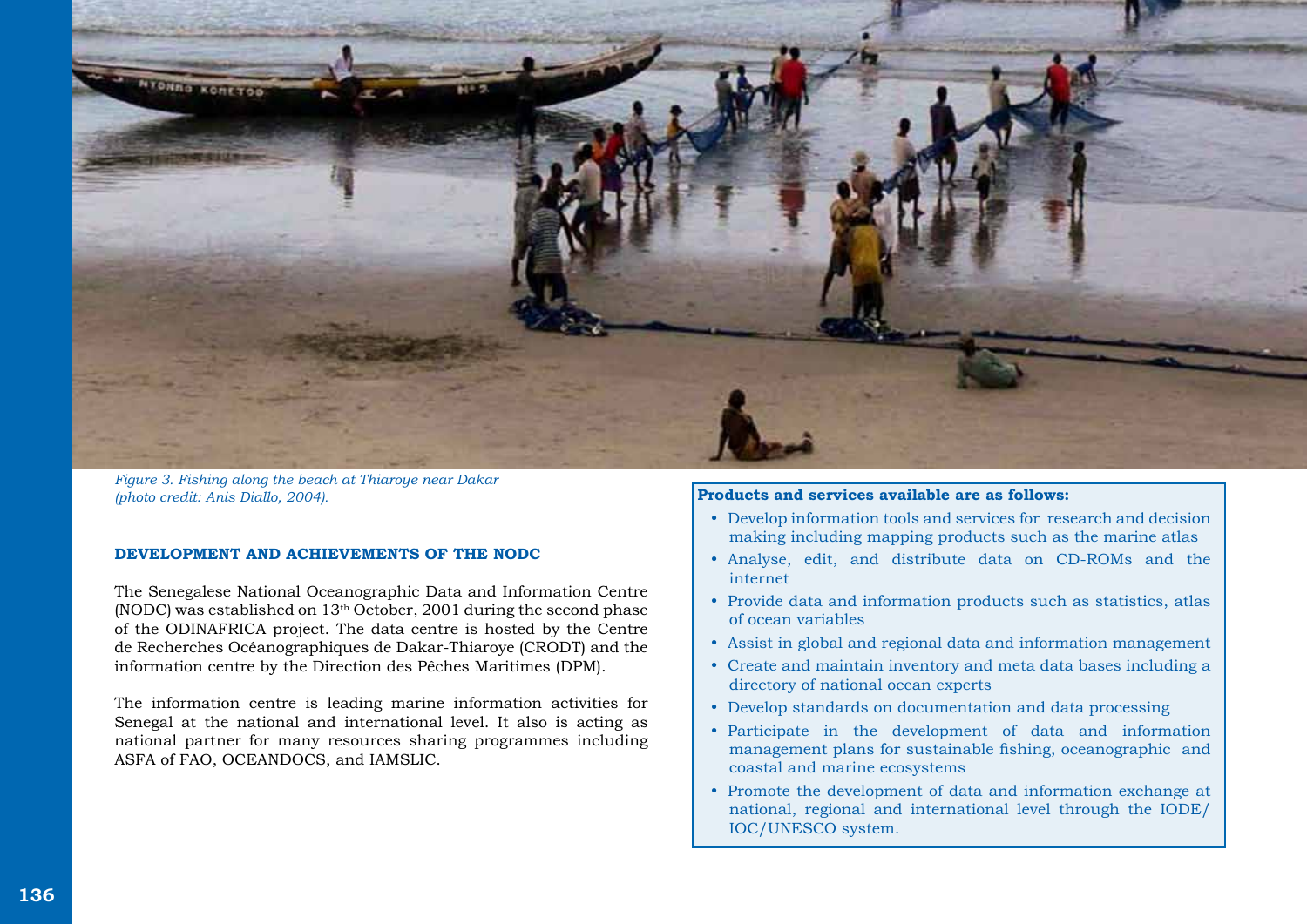

*Figure 4. Direction des Pêches Maritimes.* 

The beneficiaries of these products and services are: scientists, students, NGO's, government, private sector. Further information can be found on the website:

> Centre - www.nodc-senegal.org/cndoanis.htm Products - www.nodc-senegal.org/produitanis.htm Services - www.nodc-senegal.org/servicanis.htm

## **MARINE RELATED PROGRAMMES AND ORGANIZATIONS**

The following are organizations that work in collaboration with the Senegalese NODC (www.nodc-sengal.org/reseauanis.htm):

- y Centre de Recherches Océanographiques de Dakar-Thiaroye (CRODT), Parc de Recherches ISRA/HANN, BP. 2241 Dakar
- y Centre de Suivi Ecologique (CSE): rue Léon G. Damas. BP. 15532, Dakar, Fann
- y Délégation aux Affaires Scientifiques et Techniques (DAST): Bulding Administratif, 5ème étage, pièce 525
- y Département de Géographie (Chaire Unesco/UCAD): BP. 5005, Dakar-Fann
- Département des Sciences/UCAD: Campus Universitaire, UCAD, Dakar
- y Direction de l'Environnement et des Etablissements Classés (DEEC/Ministère de l'Environnement et de la Protection de la Nature): 106, rue Carnot, Dakar
- Direction de la Météorologie Nationale (DMN): BP. 8257, Dakar-Yoff
- y Direction de la Pêche Continentale et de l'Aquaculture (DPCA/ Ministère de la Pêche): Route du Front de Terre, Dakar. BP. 11979 Dakar
- y Direction de la Protection et de la Surveillance des Pêches (DPSP/Ministère de la Pêche): Fenêtre Mermoz, Dakar
- y Direction des Parcs Nationaux (DPN): Zone Parc Zoologique de Hann
- Direction des Pêches Maritimes (DPM): 1, rue Joris BP. 289 Dakar
- y Fonds Mondial pour la Nature (WWF): Sacré Cœur III, villa 9446, Dakar
- y Institut de Recherche pour le Développement (IRD): Hann, BP. 1386, Dakar
- y Institut Fondamental d'Afrique Noire (IFAN/UCAD): BP. 206, Dakar
- Laboratoire d'Etude et de Recherches en Géomatique (LERG): Campus Universitaire de l'ESP. BP. 25275, Dakar-Fann
- Laboratoire de Physique Atmosphérique (LPASF): Campus Universitaire de l'ESP
- y OCEANIUM: Route de la Corniche EST, BP. 2224, Dakar
- Parc National des Iles de la Madeleine (PNIM / Direction des Parcs Nationaux): Corniche Ouest, Dakar
- Port Autonome de Dakar (PAD), Phares & Balises
- y Société Nationale d'Aménagement et d'Exploitation des Terres du Delta du Fleuve Sénégal et des vallées du Fleuve Sénégal et de la